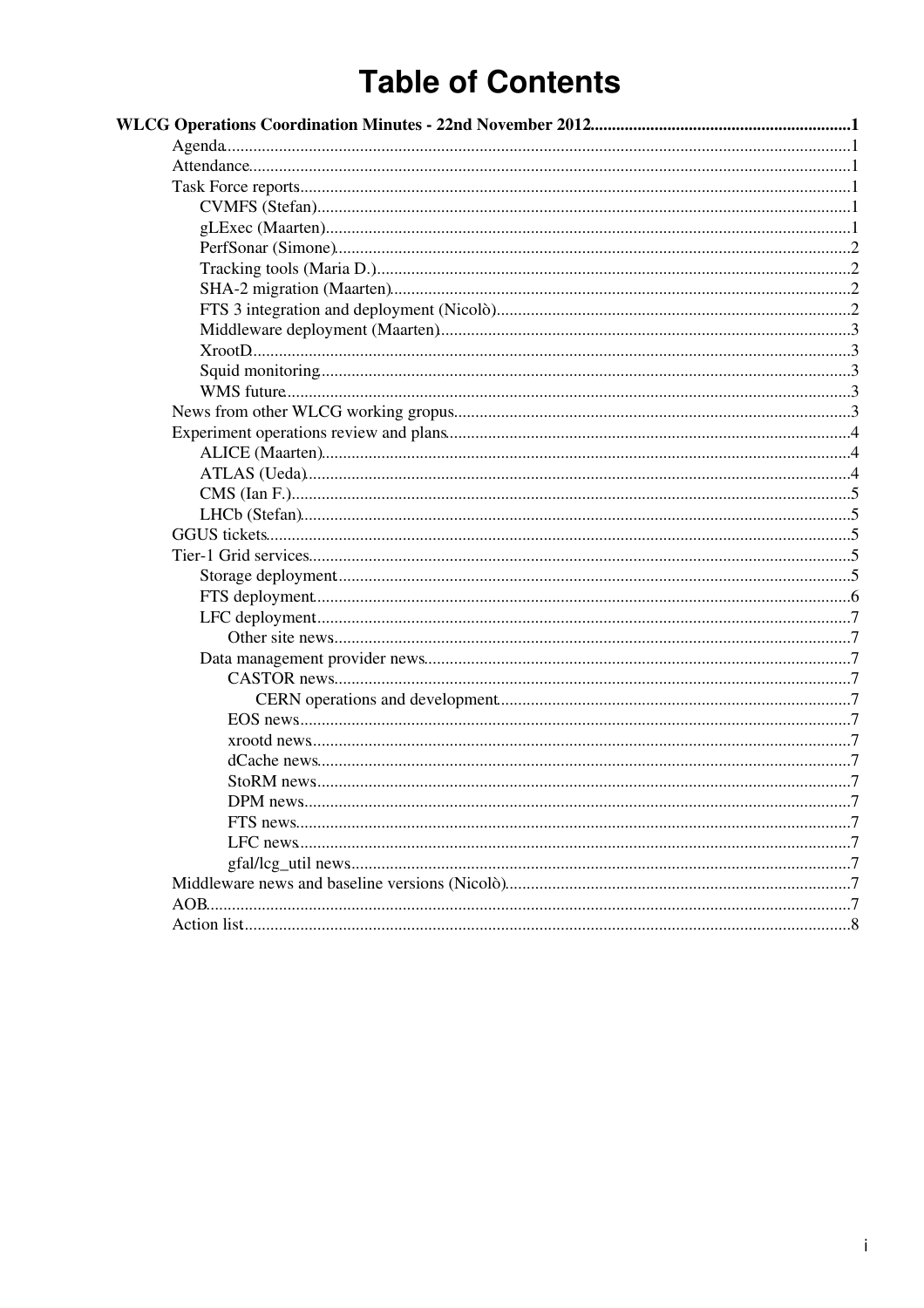# <span id="page-1-0"></span>**WLCG Operations Coordination Minutes - 22nd November 2012**

# <span id="page-1-1"></span>**Agenda**

• <https://indico.cern.ch/conferenceDisplay.py?confId=216657>

# <span id="page-1-2"></span>**Attendance**

- Local: Andrea Sciabà (secretary), Maria Girone, Giuseppe Bagliesi, Jerome Belleman, Maria Dimou, Ikuo Ueda, Ian Fisk, Simone Campana, Andrea Valassi, Alessandro Di Girolamo, Felix Lee, Wei-Jen, Massimo Lamanna, Maite Barroso, Nicolò Magini, Stefan Roiser
- Remote: Gonzalo Merino (chair), Stephen Burke, Andreas Petzold, Ulf Tigerstedt, Daniele Bonacorsi, Jeremy Coles, Di Qing, Michel Jouvin, Ron Trompert, Ian Collier, Massimo Sgaravatto, Oliver Keeble

# <span id="page-1-3"></span>**Task Force reports**

### <span id="page-1-4"></span>**CVMFS (Stefan)**

Progress since last meeting

- 96 sites targeted by this task force
- 18 sites have deployed CVMFS
	- ♦ +3 sites since last meeting (WEIZMANN-LCG2, CIEMAT-LCG2, EELA-UTFSM)
- 9 sites have set deployment target for Nov
- 12 sites have set deployment target for end 2012
- 41 sites have not provided information about deployment plans or obstacles (another reminder sent this week)

Maria G. proposes to use the GDB slot to push other sites to deploy or at least announce their plans. Michel agrees but he does not expect it to be very efficient. It would be useful to make the list of missing sites by country.

Ian C. asks if sites were contacted my email. Stefan confirms, and he thinks that it is preferrable to opening 40 tickets. Sites can answer either via email or directly editing the twiki.

#### <span id="page-1-5"></span>**gLExec (Maarten)**

- On Nov 5 the "ops" gLExec test has been added to the EGI ROC\_OPERATORS profile so that failures may raise alarms in the EGI operations dashboard ([GGUS:88095](https://ggus.eu/ws/ticket_info.php?ticket=88095) $\degree$ ).
- The idea is for EGI ROD teams to try and get the relevant sites in their regions to reach 75% availability as a first goal; this effort may start in Dec ([GGUS:86372](https://ggus.eu/ws/ticket_info.php?ticket=86372) $\mathscr{B}$ ), but it might end up delayed to the beginning of 2013.

Gonzalo asks what is the situation about the VO tests. Ian F. explains that in CMS the pilot infrastructure supports gLExec and the only missing thing is to make the CMS SAM test critical. Maarten adds that some CMS (and other) Tier-2 sites are in good shape, but this is not the case for WLCG overall. It is hoped that EGI can help on this, as passing the ops test should already solve the major hurdles.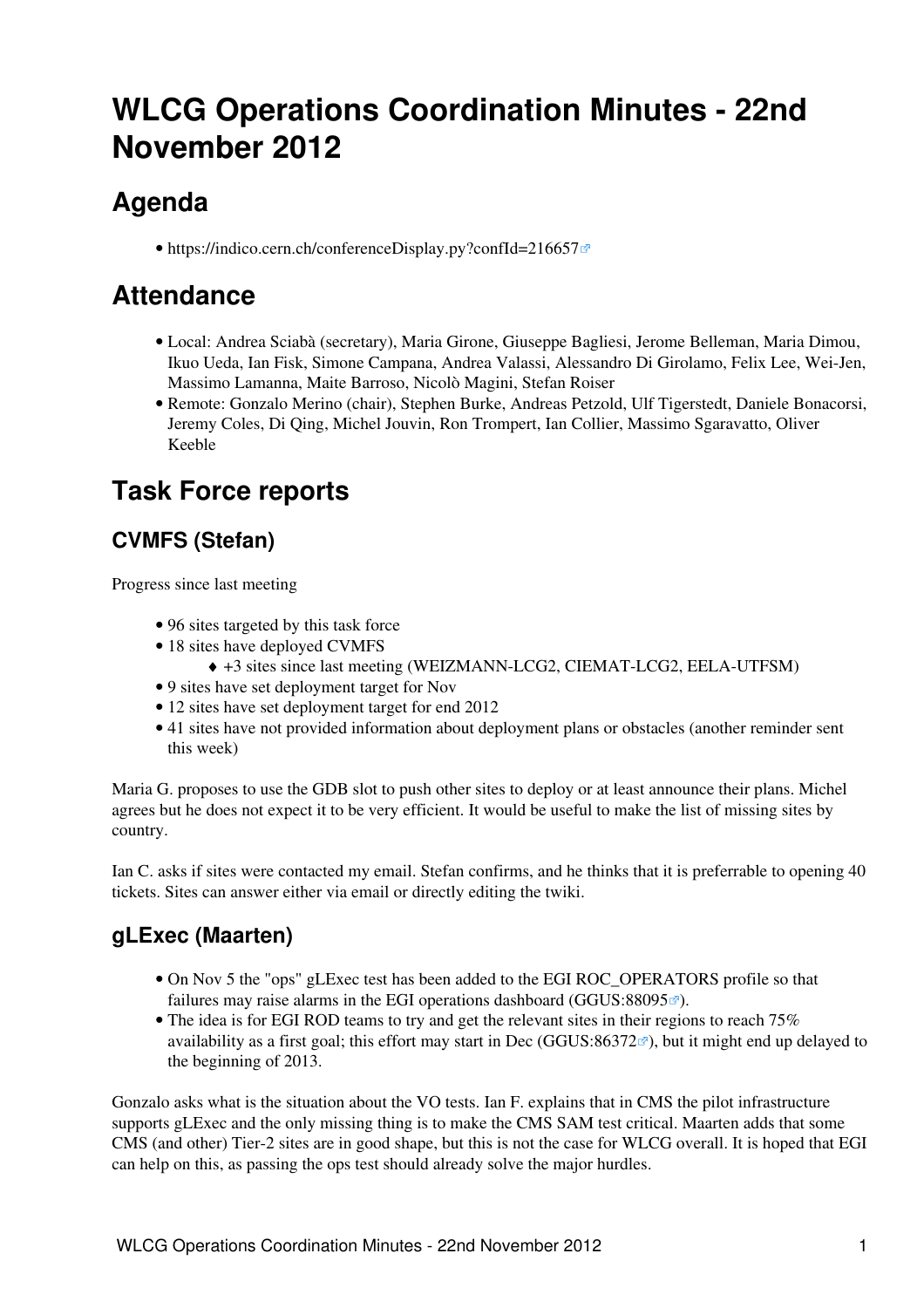Maria G. asks how many sites deployed it. Maarten says that they are not many, a big effort and a few months more will be required.

Concerning ATLAS, Simone explains that 1) the ATLAS SAM test is very similar to the CMS one and will not be critical for quite some time; 2) the work to integrate gLExec in the ATLAS pilot is ongoing and it will take time.

### <span id="page-2-0"></span>**PerfSonar (Simone)**

Now it is possible to publish PS instances in GOCDB and OIM and all sites were invited to do so using a WLCG broadcast. The spreadsheet linked at last meeting is still relevant and it is used to mark places where PS is deployed and where is published. At next meeting Simone plans to spend more time on this point and again invite sites to deploy and publish PS. Currently the TF is also testing the mesh configuration, before pushing it for broader deployment.

Maria G. asks whether there will be more news by the December GDB, and Simone's answer is yes.

#### <span id="page-2-1"></span>**Tracking tools (Maria D.)**

Needed participants' feedback on:

- [Savannah:131988](https://savannah.cern.ch/support/?131988)<sup>®</sup> Last chance to comment on GGUS Reminders for slow response to tickets to be sent also to Notified sites (not only Support Units). If no comment is received, agreement will be assumed and the functionality will be added in a near release.
- [Savannah:133041#comment4](https://savannah.cern.ch/support/?133041#comment4)<sup>®</sup> Setting GGUS tickets to 'solved' if 'waiting for reply' for more than 15 working days. [Savannah:133041#comment9](https://savannah.cern.ch/support/?133041#comment9) $\sigma$  is the summary of discussion on this at the meeting.

#### <span id="page-2-2"></span>**SHA-2 migration (Maarten)**

Generic links:

- [Sep GDB update](http://indico.cern.ch/getFile.py/access?contribId=5&sessionId=1&resId=1&materialId=slides&confId=155072) $\vec{r}$
- [RFC proxy and SHA-2 signature support in WLCG middleware](https://twiki.cern.ch/twiki/bin/view/LCG/RFCproxySHA2support)
- EGI links:
	- $\triangleleft$  <https://documents.egi.eu/public/ShowDocument?docid=1291><sup>®</sup>
		- ◆ [https://wiki.egi.eu/wiki/EGI-JRA1\\_SHA2\\_Readiness](https://wiki.egi.eu/wiki/EGI-JRA1_SHA2_Readiness)
- OSG links:
	- ♦ <https://twiki.grid.iu.edu/bin/view/SoftwareTeam/Sha2Support>
	- ♦ <https://twiki.grid.iu.edu/bin/view/Security/HashAlgorithms>

No news, apart from the fact the we are working with CERN and EGI to set up a test infrastructure, but not before January.

#### <span id="page-2-3"></span>**FTS 3 integration and deployment (Nicolò)**

- Task-force meeting and demo were held on Nov 7th, main items:
	- ♦ [MySQL](https://twiki.cern.ch/twiki/bin/edit/LCG/MySQL?topicparent=LCG.WLCGOpsMinutes121122;nowysiwyg=1) backend available for testing, any site interested?
	- ♦ Positive report by [RAL](https://twiki.cern.ch/twiki/bin/view/LCG/RAL) on experience with FTS3 deployment and configuration
	- ♦ Full notes on [fts3-steering@cernNOSPAMPLEASE.ch](mailto:fts3-steering@cernNOSPAMPLEASE.ch)
- Functional testing:
	- ATLAS: enabled transfers between all sites in UK cloud, found issue when destination is ♦ [StoRM](https://twiki.cern.ch/twiki/bin/view/LCG/StoRM) and space token is specified GGUS:88607 $\sigma$  (looks like a StoRM bug rather than FTS3 bug)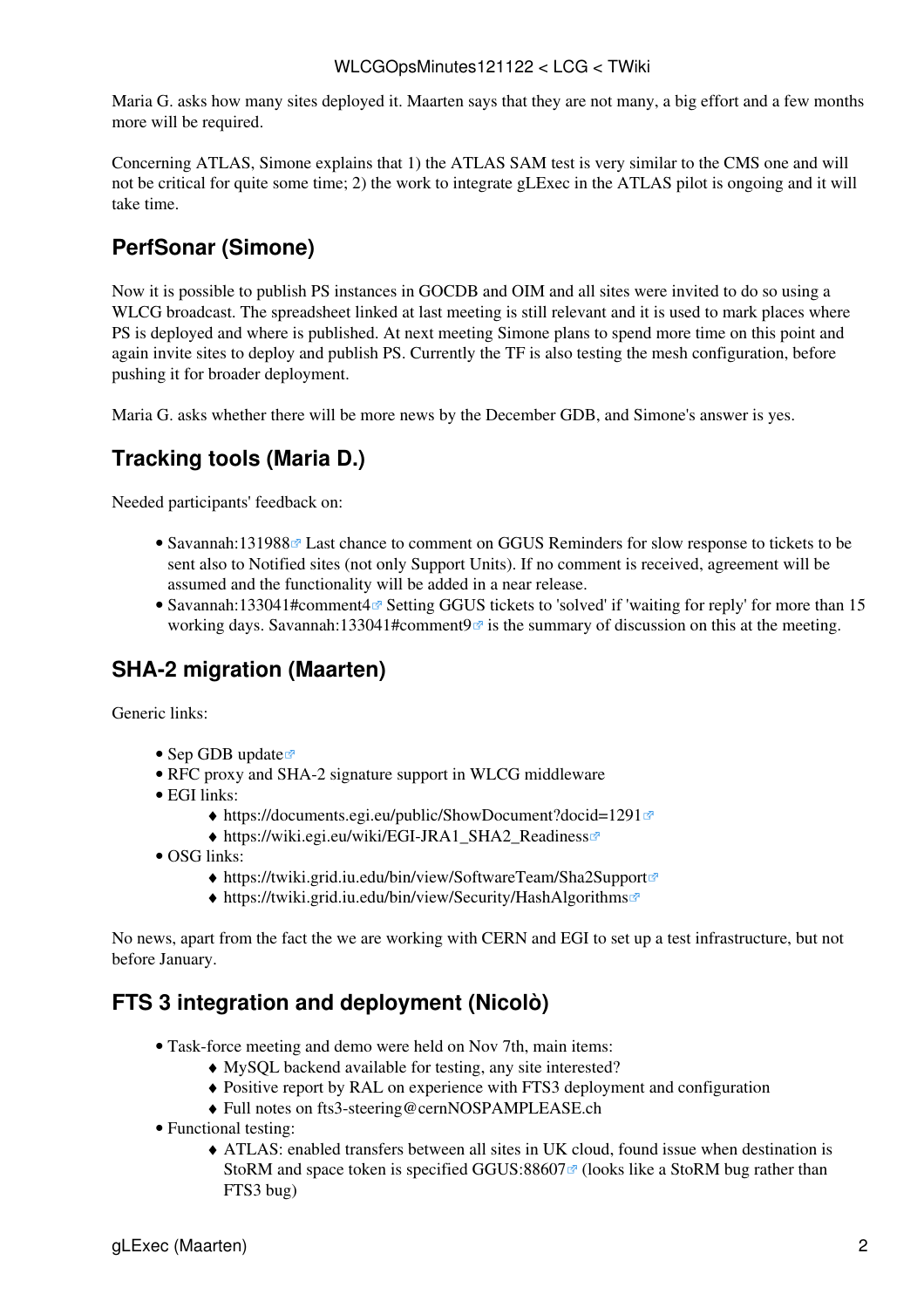#### WLCGOpsMinutes121122 < LCG < TWiki

- ♦ CMS: started functional tests of transfers from srm to gridftp (EOS), no issue seen so far
- Tentative date for next meeting: Wed 28th 17:00 CERN time

Ian F. suggests that FNAL could help with testing the FTS 3 configuration.

Maria G. asks if there is a date for testing the centrally deployed FTS. Alessandro says that there is not any yet, the TF is still working on functional tests for the FTS2-like configuration and thinking how multiple FTS instances can be used to mitigate problems a single Tier-1 has with its FTS.

#### <span id="page-3-0"></span>**Middleware deployment (Maarten)**

• [Worker Node testing for WLCG](https://twiki.cern.ch/twiki/bin/view/LCG/WorkerNodeTesting)

EMI-2 is deployed on the CERN WNs since a couple of weeks and no problems were seen. As gLite 3.2 support ends this month, EMI is urging sites to upgrade before the end of Jan. Only 2 ATLAS sites that use gsidcap should wait until a patch is released in about 2 weeks [released in EMI-2 Update  $6\degree$  on Nov 26]. A few more sites need to wait for the tarball distribution: significant progress was made by CERN IT-GT and GridPP, but Jeremy reports problems with Python 2.6 and a few weeks are still needed.

Jeremy asks how many non-UK sites need the tarball; Maarten answers that there is a small minority with examples in France and Spain. Gonzalo asks if there is any monitoring that can be used to monitor progress: Maarten says that EGI is doing it and there are SAM tests that can be used but maybe a summary page is missing.

About the UI, a new update may arrive in a few days [ *not* part of EMI-2 Update 6]: we will need to check if the gLite WMS submission has been fixed and if there are other blockers. Then it will have to be made relocatable as well. Gonzalo asks if it could be made available in the CVMFS repository: yes for the WN, not clear for the UI.

Simone issues a strong warning against upgrading to SL6, because it has not yet been validated by ATLAS: in fact, some ATLAS workflows CANNOT run on SL6 for some releases! Upgrading an ATLAS site to SL6 would mean to break the site for ATLAS.

Ian F. says that instead for CMS the SL5 binaries are fully validated to SL6. [Maarten: SL6 is also OK for ALICE and LHCb.]

#### <span id="page-3-1"></span>**XrootD**

No report.

#### <span id="page-3-2"></span>**Squid monitoring**

No report.

#### <span id="page-3-3"></span>**WMS future**

No report.

## <span id="page-3-4"></span>**News from other WLCG working gropus**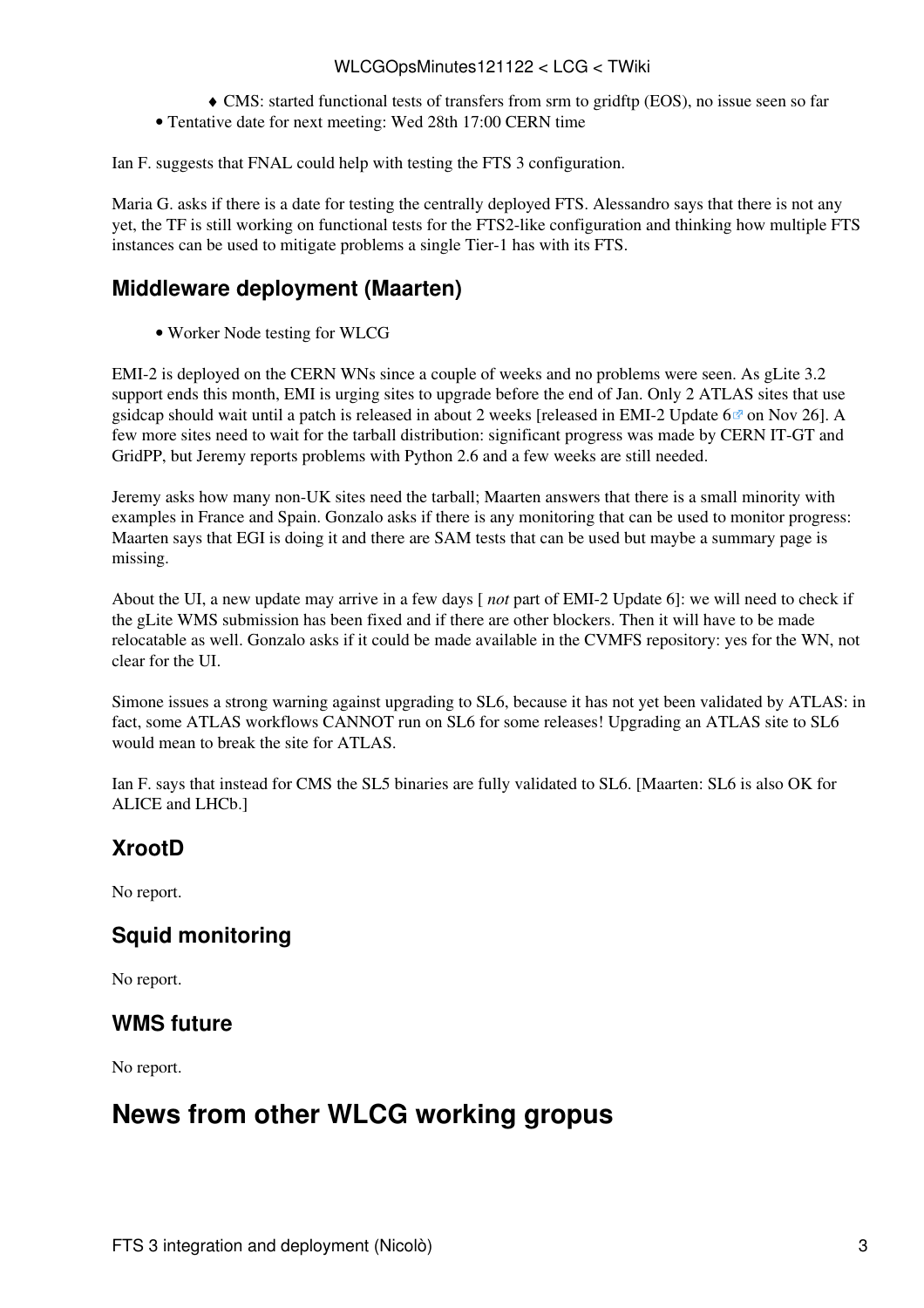# <span id="page-4-0"></span>**Experiment operations review and plans**

### <span id="page-4-1"></span>**ALICE (Maarten)**

• KIT: the mechanism for providing SW to jobs was switched to Torrent on Tue Nov 6, but had to be reverted to the shared SW area on Sat Nov 10 after various inconclusive attempts to debug massive job failures due to timeouts; the performance recovered only by Wed Nov 14. Further tests are foreseen in a way that should keep the impact limited.

Andreas warns that just repeating the tests will not help: the problem needs to be understood by an expert. Maarten explains that Woo Jin is working on it and that the feeling is that the issue is in inter-WN communication. A simple test was suggested and could be tried next week if there is time.

### <span id="page-4-2"></span>**ATLAS (Ueda)**

- Reprocessing of 2012 data on-going, towards the end of November beginning of December.
- FZK-LCG2: tape
	- ♦ T0 data export to TAPE suspended since [\(WLCGDailyMeetingsWeek121112#Friday\)](https://twiki.cern.ch/twiki/bin/view/LCG/WLCGDailyMeetingsWeek121112#Friday)
	- ♦ Reprocessing without using data on TAPE
- INFN-T1: disk space publication ([WLCGDailyMeetingsWeek121119#Tuesday\)](https://twiki.cern.ch/twiki/bin/view/LCG/WLCGDailyMeetingsWeek121119#Tuesday)
- [RAL](https://twiki.cern.ch/twiki/bin/view/LCG/RAL)-LCG2: down ([WLCGDailyMeetingsWeek121119#Tuesday](https://twiki.cern.ch/twiki/bin/view/LCG/WLCGDailyMeetingsWeek121119#Tuesday))
	- ♦ All the best for them, thanks for the efforts and bringing services up.
	- ♦ No complaint to [RAL](https://twiki.cern.ch/twiki/bin/view/LCG/RAL), but this incident reminded us the following;
- GOCDB: WLCG-ops should review the fall-back system / procedure
- FTS: affects T2 activities largely. ATLAS requests WLCG-ops to address fall-back solution
- Frontier: to avoid default TCP timeout in case of service down
	- ([WLCGDailyMeetingsWeek121119#Wednesday\)](https://twiki.cern.ch/twiki/bin/view/LCG/WLCGDailyMeetingsWeek121119#Wednesday)
		- ♦ There is a discussion within ATLAS, more details would be reported later.
- [VOMS-](https://twiki.cern.ch/twiki/bin/view/LCG/VOMS)GGUS synchronization for /atlas/team ([WLCGDailyMeetingsWeek121029#Friday](https://twiki.cern.ch/twiki/bin/view/LCG/WLCGDailyMeetingsWeek121029#Friday))
- Need for alert when OPN switches to backup [\(WLCGDailyMeetingsWeek121105#Monday\)](https://twiki.cern.ch/twiki/bin/view/LCG/WLCGDailyMeetingsWeek121105#Monday)
- ATLAS Distributed Computing Tier-1/Tier-2/Tier-3 Jamboree (10-11 December 2012 CERN) ♦ <https://indico.cern.ch/conferenceDisplay.py?confId=196649>

The discussion focused on the [VOMS](https://twiki.cern.ch/twiki/bin/view/LCG/VOMS)-GGUS synchronisation, the GOCDB fallback, the FTS fallback and the OPN alerts.

Maria D. apologizes for failing to notice the ticket about the GGUS-VOMS issues on November 1. The problem caused some UK ATLAS members to be unable to edit tickets. On the GGUS side, the problem was immediately fixed, but on the [VOMS](https://twiki.cern.ch/twiki/bin/view/LCG/VOMS) side it has not been properly followed up. Maria will follow up with IT-PES and Tanya Levshina.

Jeremy said that he looked into the GOCDB fallback, which exists and is in Germany, but it was out of synch because its DB password had expired and apparently there also was a disk (space?) issue. Next time it should work.

About the FTS fallback, Gonzalo asks if people are working on it and what is the general idea of how it should work. Ueda says that the idea is simply that another FTS should be used if one goes down. Alessandro and Maarten explain that this is difficult with FTS 2, but entirely possible with FTS 3 the FTS TF is working on it. Nicolò adds that different servers could even synchronise their configuration via a messaging system, but this has to be discussed with the developers.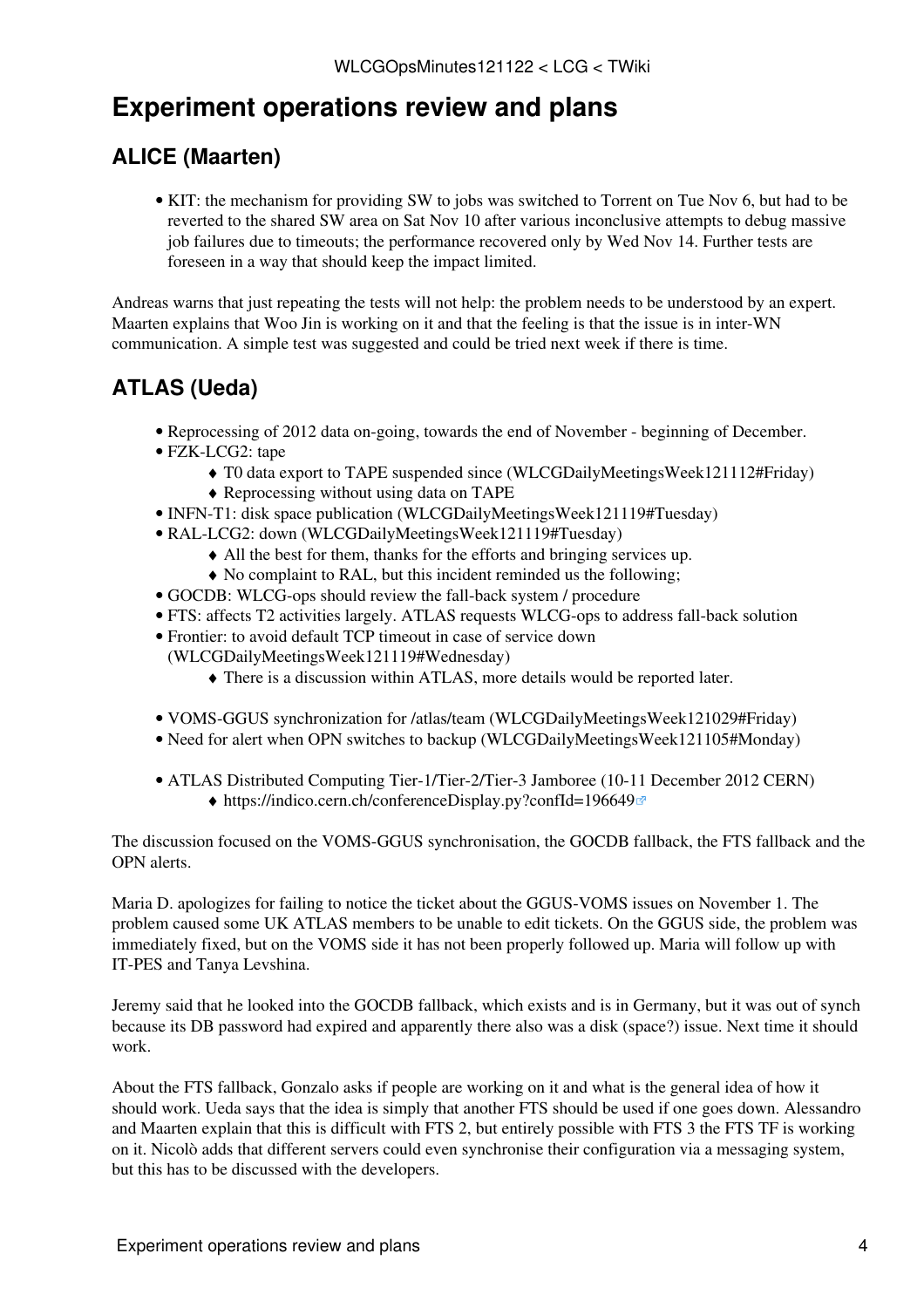#### WLCGOpsMinutes121122 < LCG < TWiki

About the OPN alerts, Gonzalo explains that the operational procedures prescribe to open a GGUS ticket in case of incidents. It turns out that the experiments are not aware of these tickets and this information needs to be more visible. Andrea S. suggests using SLS. Maarten suggests the matter can be further looked into offline.

### <span id="page-5-0"></span>**CMS (Ian F.)**

CMS would like all sites to activate the xrootd fallback. From next spring CMS would also encourage sites to put the WNs in the OPN, from which all VOs should benefit.

Another request is for Tier-1 sites to implement the disk-tape separation. This is already the case at [RAL](https://twiki.cern.ch/twiki/bin/view/LCG/RAL) and CERN (here, via EOS). The goal is to have it completed by mid 2013. We should discuss on how to do it in the best possible way.

Gonzalo asks if it is foreseen to organize discussions with the service providers. Ian answers that it could be useful to do that if it helps sites, but sites are free to choose the implementation that they think is more approriate.

Andreas warns that putting the WNs in the OPN requires extensive changes to the network setup. Ian is aware of that and he did not imply that it will be easy or that it should be done immediately, but firewalls do cause inefficiencies. Moreover, the OPN is normally used at 15% of its capacity. Of course, other solutions are welcome if they exist.

Andreas asks if enabling the xrootd fallback requires sites to enable the xrootd protocol in their storage. Ian says that the two things are decoupled and only 1/3 of CMS sites have enabled xrootd access, but this corresponds already to tens of PB of data in EOS, FNAL and several Tier-2's. Fallback benefits also sites that do not provide xrootd access. Ian also reminds that there is a lot of monitoring (for example for the Data Popularity) that can be used to monitor xrootd fallback.

Simone comments that there is no reason not to extend the discussion about the WNs in the OPN to LHCONE. Maria G. proposes to bring this up during the network workshop that will be held at CERN on December 13-14, organized by the WLCG Networking working group.

### <span id="page-5-1"></span>**LHCb (Stefan)**

At the end of his [report](https://indico.cern.ch/getFile.py/access?subContId=3&contribId=1&resId=1&materialId=slides&confId=216657)  $\mathbb{R}$ , Stefan asks if experiments can coordinate the usage of resources. Ian F. answers that CMS is now doing organized processing at KIT and CERN, but not so much elsewhere.

# <span id="page-5-2"></span>**GGUS tickets**

Sites/VOs were prompted on Tuesday but no tickets were submitted for analysis and discussion.

# <span id="page-5-3"></span>**Tier-1 Grid services**

#### <span id="page-5-4"></span>**Storage deployment**

| <b>Site</b> | <b>Status</b>                             | <b>Recent</b> | <b>Planned changes</b>            |
|-------------|-------------------------------------------|---------------|-----------------------------------|
|             |                                           | changes       |                                   |
| <b>CERN</b> | CASTOR 2.1.13-6.1; SRM-2.11 for all       | <b>CASTOR</b> | EOS headnode hardware replacement |
|             | instances.                                | $2.1.13 - 5$  |                                   |
|             | <b>EOS</b>                                | -6.1          |                                   |
|             | $0.2.21/x$ rootd-3.2.5/BeStMan2-2.2.2 for |               |                                   |
|             | all instances except ALICE (0.2.20)       |               |                                   |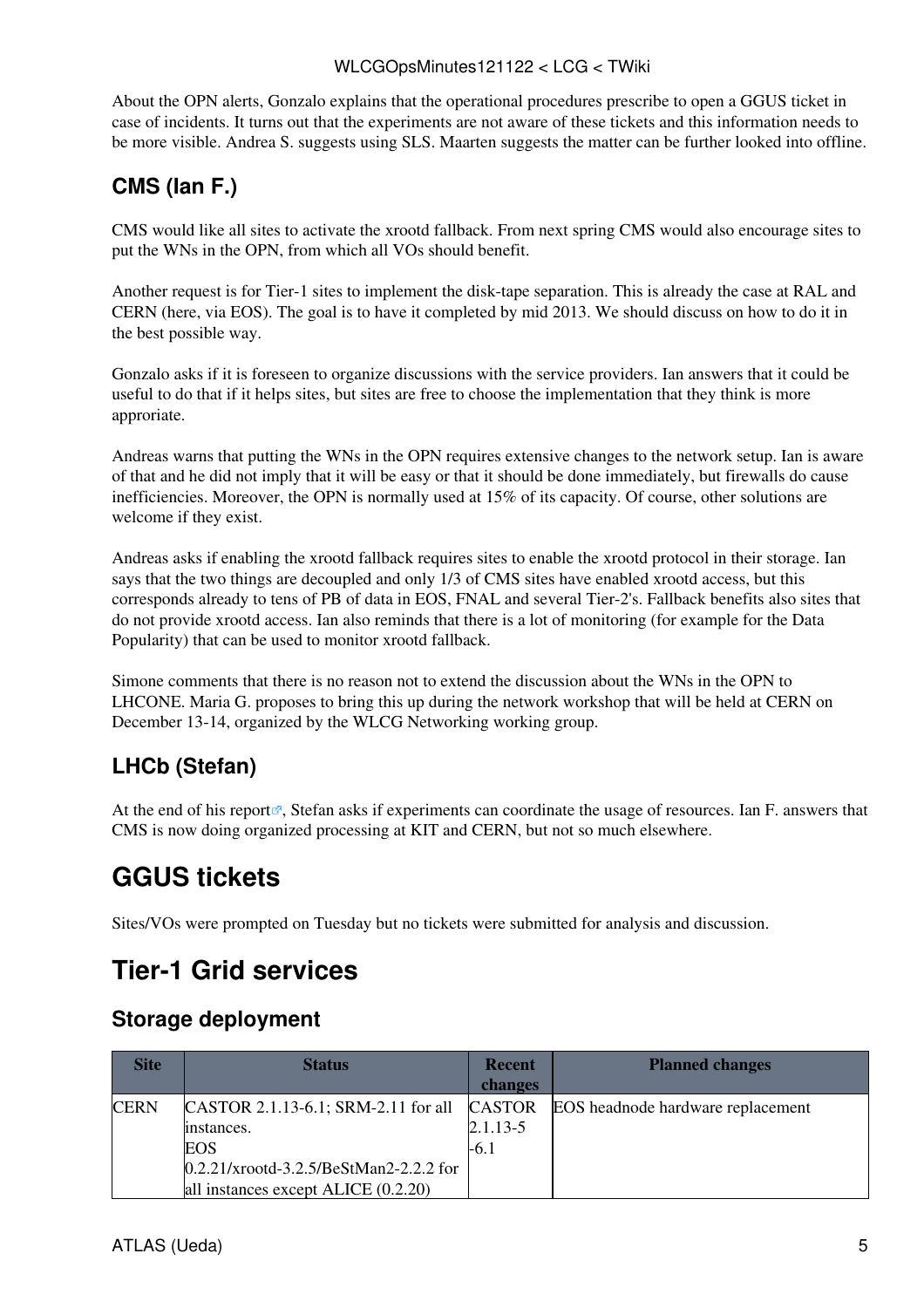| WLCGOpsMinutes121122 < LCG < TWiki |  |
|------------------------------------|--|
|------------------------------------|--|

| ASGC          | CASTOR 2.1.11-9<br><b>SRM 2.11-0</b><br>DPM 1.8.2-5                                                                                                                                                  | None | None                                                                                                                                                                                                                                                                                                         |
|---------------|------------------------------------------------------------------------------------------------------------------------------------------------------------------------------------------------------|------|--------------------------------------------------------------------------------------------------------------------------------------------------------------------------------------------------------------------------------------------------------------------------------------------------------------|
| <b>BNL</b>    | dCache 1.9.12.10 (Chimera, Postgres 9<br>w/ hot backup)<br>http (aria2c) and xrootd/Scalla on each<br>pool                                                                                           | None | None                                                                                                                                                                                                                                                                                                         |
| <b>CNAF</b>   | StoRM 1.8.1 (Atlas, CMS, LHCb)                                                                                                                                                                       |      |                                                                                                                                                                                                                                                                                                              |
| <b>FNAL</b>   | dCache 1.9.5-23 (PNFS, postgres 8 with<br>backup, distributed SRM) httpd=2.2.3<br>Scalla xrootd 2.9.7/3.2.2-1.osg<br>Oracle Lustre 1.8.6<br>EOS 0.2.20/xrootd 3.2.2-1.osg with<br>Bestman 2.2.2.0.10 |      |                                                                                                                                                                                                                                                                                                              |
| IN2P3         | dCache 1.9.12-16 (Chimera) on SL6<br>core servers and 1.9.12-24 on pool nodes<br>Postgres 9.1<br>xrootd 3.0.4                                                                                        | none | Site downtime from 10th to 12th of<br>December 2012                                                                                                                                                                                                                                                          |
| KIT           | dCache<br>atlassrm-fzk.gridka.de: 1.9.12-11<br>(Chimera)<br>cmssrm-fzk.gridka.de: 1.9.12-17<br>(Chimera)<br>gridka-dcache.fzk.de: 1.9.12-17 (PNFS)<br>xrootd (version 20100510-1509_dbg)             |      | Downtime from 15th to 17th of Jan 2013 (to<br>be confirmed by LHCb): Segregation of<br>LHCb from gridka-dcache.fzk.de, move to<br>lhcbsrm-kit.gridka.de. Also, migrate<br>lhcbsrm-kit.gridka.de, gridka-dcache.fzk.de<br>to Chimera. The latter however won't have<br>any WLCG-VOs in it after the downtime. |
| <b>NDGF</b>   | dCache 2.3 (Chimera) on core servers.<br>Mix of 2.3 and 2.2 versions on pool<br>nodes.                                                                                                               |      |                                                                                                                                                                                                                                                                                                              |
| $NL-T1$       | dCache 2.2.4 (Chimera) (SARA), DPM<br>1.8.2 (NIKHEF)                                                                                                                                                 |      | wednesday november 28th there will be a<br>short outage because the FTS database will<br>be moved to another server                                                                                                                                                                                          |
| <b>PIC</b>    | dCache 1.9.12-20 (Chimera)                                                                                                                                                                           |      |                                                                                                                                                                                                                                                                                                              |
| <b>RAL</b>    | CASTOR 2.1.11-8/2.1.12-10<br>2.1.11-8/2.1.12-10 (tape servers)<br>SRM 2.11-1                                                                                                                         |      |                                                                                                                                                                                                                                                                                                              |
| <b>TRIUMF</b> | dCache 1.9.12-19 with Chimera<br>namespace                                                                                                                                                           |      |                                                                                                                                                                                                                                                                                                              |

# <span id="page-6-0"></span>**FTS deployment**

| <b>Site</b> | <b>Version</b>                  | <b>Recent changes</b> | <b>Planned changes</b> |
|-------------|---------------------------------|-----------------------|------------------------|
| <b>CERN</b> | $2.2.8$ - transfer-fts-3.7.11-1 |                       |                        |
| ASGC        | $2.2.8$ - transfer-fts-3.7.12-1 | updated transfer-fts  | None                   |
| BNL         | 2.2.8 - transfer-fts-3.7.10-1   | None                  | None                   |
| <b>CNAF</b> | $2.2.8$ - transfer-fts-3.7.12-1 | updated on 2012-11-07 |                        |
| <b>FNAL</b> | 2.2.8 - transfer-fts-3.7.12-1   | updated transfer-fts  |                        |
| IN2P3       | $2.2.8$ - transfer-fts-3.7.12-1 |                       |                        |
| <b>KIT</b>  | 2.2.8 - transfer-fts-3.7.12-1   | updated transfer-fts  |                        |
| <b>NDGF</b> | $2.2.8$ - transfer-fts-3.7.12-1 |                       |                        |
| $NL-T1$     | $2.2.8$ - transfer-fts-3.7.12-1 |                       |                        |
| <b>PIC</b>  | $2.2.8$ - transfer-fts-3.7.12-1 |                       |                        |
| <b>RAL</b>  | 2.2.8 - transfer-fts-3.7.12-1   |                       |                        |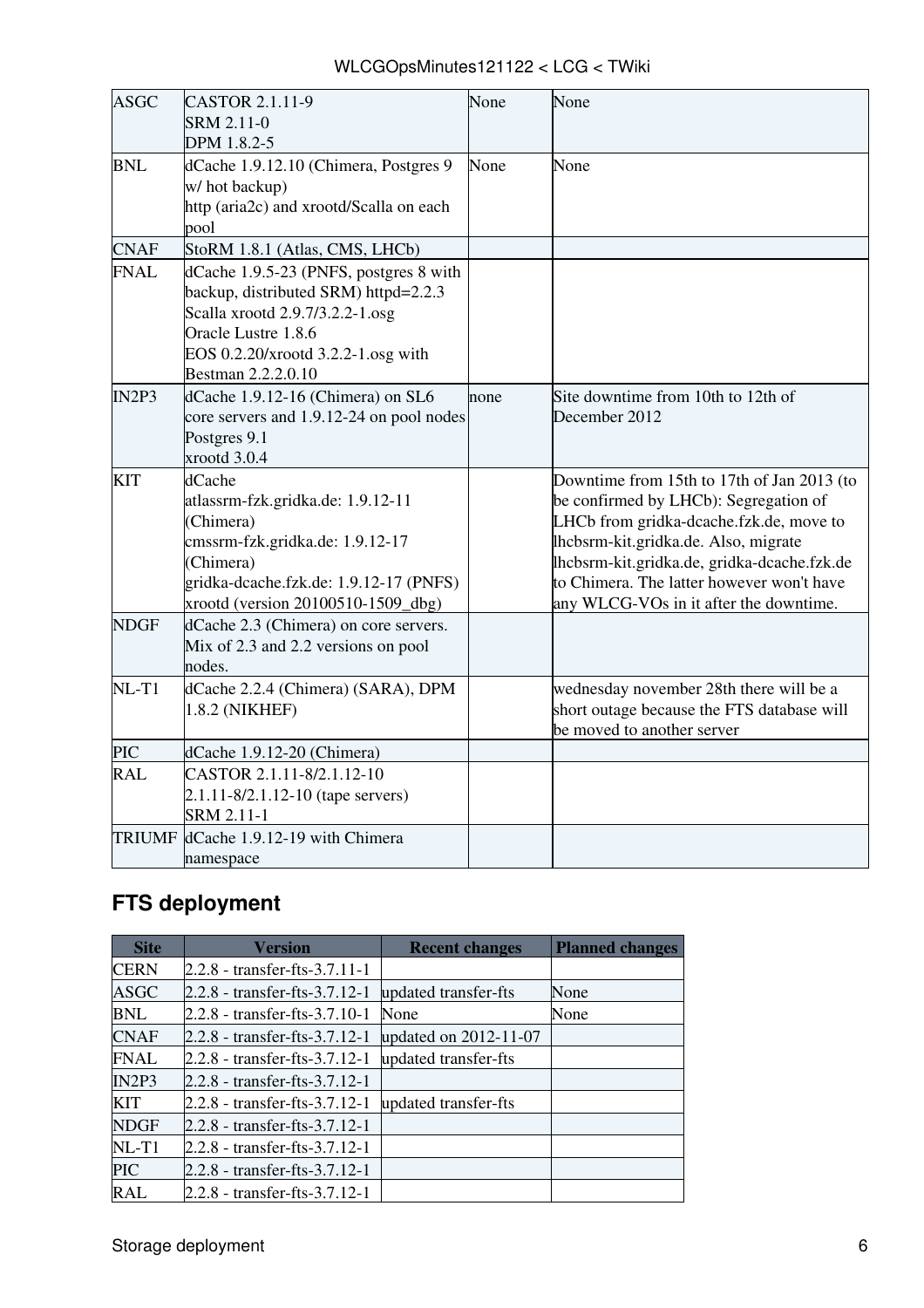WLCGOpsMinutes121122 < LCG < TWiki

TRIUMF 2.2.8 - transfer-fts-3.7.12-1

Most sites have upgraded FTS to the latest patch, that fixes the problems in delegation and grid-mapfile generation. CERN is still running the next-to-last version, and indeed there are still errors in user mapping. BNL and NDGF did not report the status before the meeting, but Ulf annouced that NDGF is running the latest version; the twiki should be updated [done].

### <span id="page-7-0"></span>**LFC deployment**

| <b>Site</b> | Version                                           | OS,          | <b>Backend</b> | <b>WLCG VOs</b>    | <b>Upgrade</b> |
|-------------|---------------------------------------------------|--------------|----------------|--------------------|----------------|
|             |                                                   | distribution |                |                    | plans          |
| <b>BNL</b>  | $[1.8.0-1$ for T1 and 1.8.3.1-1 for US SL5, gLite |              | Oracle         | <b>ATLAS</b>       | None           |
|             | $\rm{T2s}$                                        |              |                |                    |                |
| <b>CERN</b> | $1.8.2 - 0$                                       | SLC5, gLite  | Oracle         | ATLAS, LHCb        |                |
| CERN,       | lfc-server-oracle-1.8.3.2-1                       | SLC6, EMI2   | Oracle         | <b>ATLAS Xroot</b> |                |
| test        |                                                   |              |                | federations        |                |

#### <span id="page-7-1"></span>**Other site news**

#### <span id="page-7-2"></span>**Data management provider news**

#### <span id="page-7-3"></span>**CASTOR news**

<span id="page-7-4"></span>**CERN operations and development**

<span id="page-7-5"></span>**EOS news**

<span id="page-7-6"></span>**xrootd news**

<span id="page-7-7"></span>**dCache news**

<span id="page-7-8"></span>**StoRM news**

<span id="page-7-9"></span>**DPM news**

<span id="page-7-10"></span>**FTS news**

<span id="page-7-11"></span>**LFC news**

<span id="page-7-12"></span>**gfal/lcg\_util news**

# <span id="page-7-13"></span>**Middleware news and baseline versions (Nicolò)**

<https://twiki.cern.ch/twiki/bin/view/LCG/WLCGBaselineVersions>

No changes to the recommended versions. A notification about a security advisory from EGI regarding the dCache client on UI and WN: sites with EMI-2 should upgrade the dCache client RPM. Instructions are on the twiki above. The new RPM has been released both in EMI and UMD.

# <span id="page-7-14"></span>**AOB**

Maria G. announces that the first WLCG operations planning meeting should be held before Christmas to discuss plans and requests like the CMS ones. As no firm date could be agreed during the meeting, it will be announced later [Update: the date has been determined to be November 29]